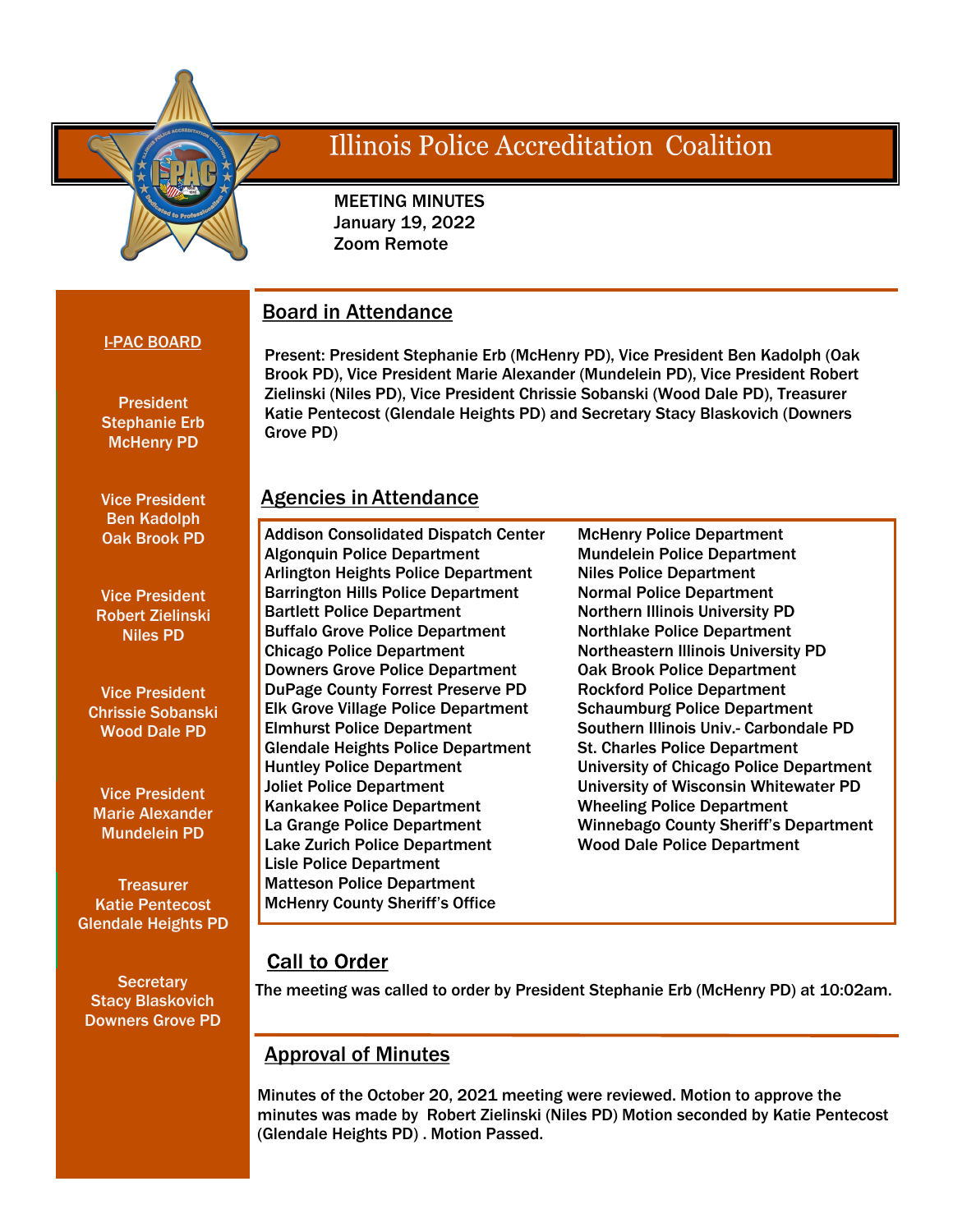## ILLINOIS POLICE ACCREDITATION COALITION

ZOOM REMOTE JANUARY 19, 2022 PAGE 2

## Treasurer's Report

Treasurer Katie Pentecost (Glendale Heights PD) report stating we have a starting balance of \$22,700.88 and an ending balance of \$17,981.79. We took in \$883.04 in membership dues and holiday luncheon guest payments. Our expenditures were \$5,602.13 for annual website fee, Chicago Police Memorial CALEA Conference Donation, refund for duplicate membership payment, meeting reimbursements, Ella French GoFundMe Donation, outgoing award, and holiday luncheon payment. Motion to approve the treasurer's report was made by Robert Zielinski (Niles PD) Motion was seconded by Stephaine Erb (McHenry PD). Motion passed.

## Secretary's Report

Exiting Secretary Robert Zielinski (Niles PD) and Incoming Secretary Stacy Blaskovich (Downers Grove PD) both advised no report.

## Upcoming Mock Assessments

- VP Ben Kadolph (Oak Brook PD): None reported.
- VP Marie Alexander (Mundelein PD): None reported.
- VP Chrissie Sobanski (Wooddale PD): Matteson PD ILEAP 1/21/22, need additional ILEAP mock assessor.
- VP Robert Zielinski (Niles PD): None reported.

### Old Business

- Legislative Update
	- Effective Jan 1, 2022 Juv. Custodial Interrogation prohibits the use of deception techniques to obtain a confession, confession will not be valid if deception techniques are utilized.
	- SAFE T Act Stephanie Erb (McHenry PD) Advised the Illinois Chief's Webpage has current facts related to SAFE T Act. Current version is version 7. On January 7, 2022 IL Governor signed latest trailer bill, pushing a few items to effective July 1, 2022.

Effective January 1, 2022 3 phone calls in 3 hours , this allows detainees to have 3 phones calls (to attorney or family) free of charge within the first 3 hours of being detained. Information must be p osted in booking rooms. Added verbiage for; exigent circumstances as to why 3 calls were not made in 3 hours, and if exigent circumstances occur, the reason must be documented.

• Effective July 1, 2022

Mental Health Screening for Officers through ILETSB, Decertification and Certification provisions 30 hours of training required every 3 years; including at least 6 hours of high risk traffic stops and at least 6 hours of Use of Force Training including De-escalation.

All Trainers and Lesson Plans must be certified.

- Stephanie Erb (McHenry PD) will be contacting ILETSB and Police Law Institute regarding updates on certifying Police Law Institute Training.
- ILETSB will be creating a 40 hour CIT Training Curriculum.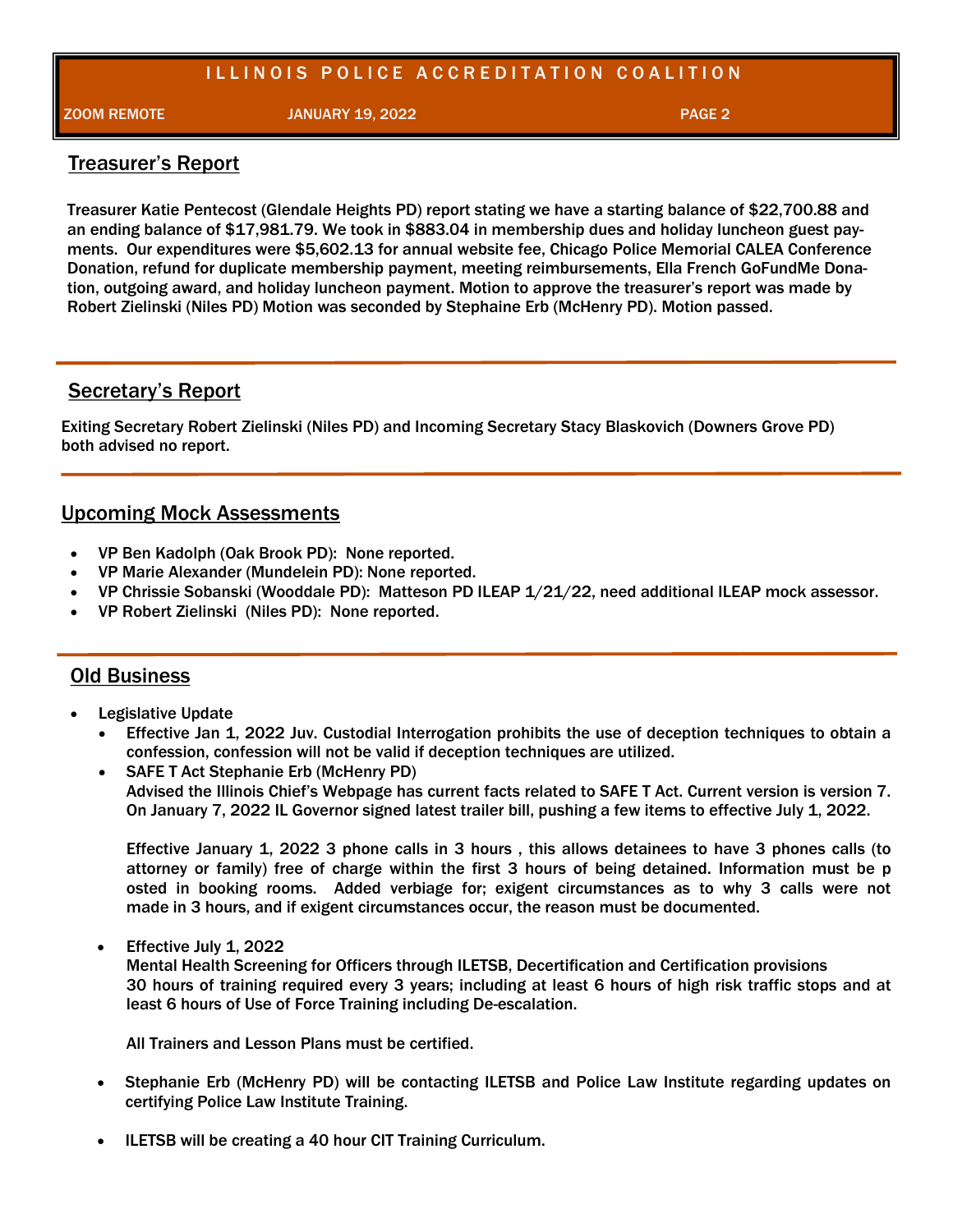## ILLINOIS POLICE ACCREDITATION COALITION

ZOOM REMOTE JANUARY 19, 2022 PAGE 3

#### New Business Recent Mocks

Oak Brook PD (Ben Kadolph) Mock ILEAP Assessment, went well and thanked everyone for their assistance.

#### Recent Virtual Onsites

McHenry PD (Stephanie Erb)

Team Leader Katherine Bryant Team Member Mark Kolecki

Onsite went well, only issue that was resolved was the evidence fridge, Mark did not like that the items were not separated and could be accessed or cross contaminated. Resolved issue by plac ing different locked sections into the fridge. Photos were given to assessors prior to assessment being completed.

#### Downers Grove PD (Stacy Blaskovich)

Team Leader David Wolf Team Member Katherine Foos Nuanes Team leader only requested 3 areas of focus, so the department stretched those areas to encom pass more of the department to show strengths. No issues noted.

#### Recent Web Based Reviews

Elk Grove Village PD (Bolor Bat-Erdem) Year 1

CSM was Russ McElwee

He was pleasant to work with, reviewed 99 standards and only issue was wording in policies and highlighting.

Bartlett PD (Larry Pincsak) Year 2

CSM was Brian Childress

Reviewed 120 files. CSM Requested a few additional property photos to be added.

#### Mc Henry County Sheriff Communication (Jeremy Morris) Year 2

CSM Bruce Robertson

Issue with Generator Testing Quarterly, previous ILEAP that required yearly. Working on compli ance. Other than that it was a good review.

Wheeling PD (Veronica Salazar) Year 2

CSM Timothy Garner

CSM was very thorough and dove deep into 16 standards like 4.1.3.

#### New Membership Application

University Wisconsin Whitewater requesting membership to IPAC. No comments from the membership. Stephanie Erb (McHenry PD) made a motion to accept University Wisconsin Whitewater's application into the IPAC. Motion was seconded by Robert Zielinski (Niles PD). Motion Passed.

**Scholarship** 

Stephanie Erb (McHenry PD) Scholarship that would cover cost of CALEA on-line accreditation training or ILEAP conference. 2 CALEA scholarships per year up to \$700 and 2 ILEAP scholarships per year up to \$350, max total \$2100. Qualifications: member in good standing, agency up to date on dues, member agency must have attended half of the previous years meetings. Application deadline for 2022 is Feb 16. Stephanie Erb (McHenry PD) made a motion to have a IPAC vote regarding scholarships, Chrissie Soban ski (Wood Dale PD) seconded the motion. IPAC vote occurred, 97% approved and 3% denied. Motion for Scholarships for CALEA and ILEAP passed.

Invoicing System

Katie Pentecost (Glendale Hts PD) Requested the PAC purchase Quick Books Pro for \$349.99 year for invoicing and book keeping. Katie Pentecost (Glendale Hts PD) made a motion to pur chase, 2nd by Stephanie Erb (McHenry PD). Motion Passed.